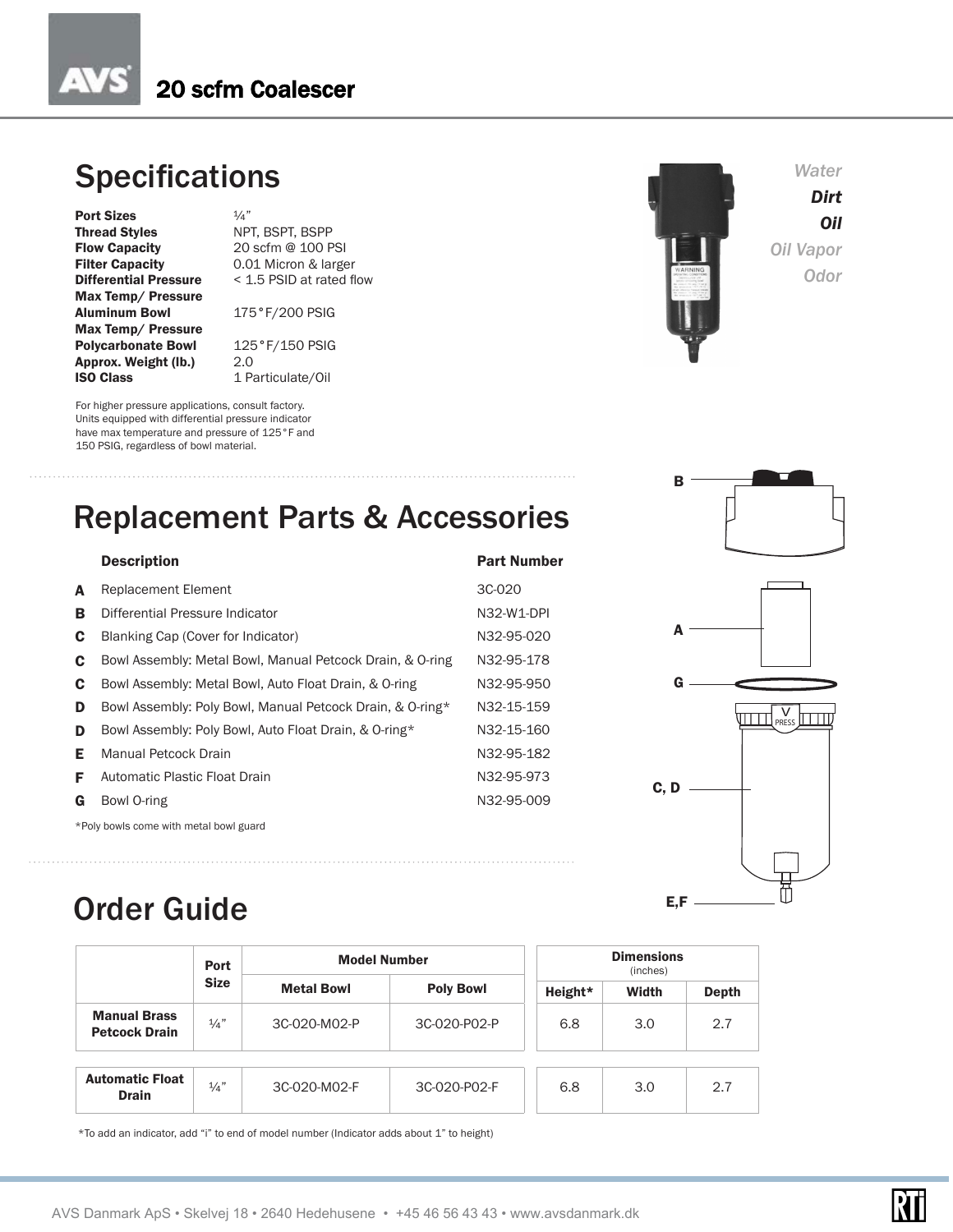#### 60 scfm Coalescer

### **Specifications**

**Port Sizes**  $\frac{4}{4}$ ,  $\frac{3}{8}$ ,  $\frac{1}{2}$ <br>**Thread Styles** NPT, BSPT, Thread Styles<br>
Flow Capacity<br>
Flow Capacity<br>
60 scfm @ 100 P **Flow Capacity** 60 scfm @ 100 PSI<br> **Filter Capacity** 0.01 Micron & large Max Temp/ Pressure Aluminum Bowl 175°F/200 PSIG Max Temp/ Pressure Polycarbonate Bowl 125°F/150 PSIG Approx. Weight (lb.) 3.5 **ISO Class** 1 Particulate/Oil

0.01 Micron & larger **Differential Pressure** < 1.5 PSID at rated flow

For higher pressure applications, consult factory. Units equipped with differential pressure indicator have max temperature and pressure of 125°F and 150 PSIG, regardless of bowl material.

### **Replacement Parts & Acce**

#### Description A Replacement Element **B** Differential Pressure Indicator **B** Blanking Cap (Cover for Indicator) C Bowl Assembly: Metal Bowl, Manual Petcock Drain, & O-ring C Bowl Assembly: Metal Bowl, Auto Float Drain, & O-ring D Bowl Assembly: Poly Bowl, Manual Petcock Drain, & O-ring\* D Bowl Assembly: Poly Bowl, Auto Float Drain, & O-ring\* E Manual Petcock Drain (Metal Bowl) PC-02 **E** Manual Petcock Drain (Poly Bowl) M32-95-182 F Automatic Plastic Float Drain (Metal Bowl) N32-95-979 **F** Automatic Brass Float Drain (Poly Bowl) N32-95-978 G Bowl O-ring N32-95-257

\*Poly bowls come with metal bowl guard

## Order Guide

|                                             | Port                             | <b>Model Number</b> |              |         |       | <b>Dimensions</b><br>(inches) |     |
|---------------------------------------------|----------------------------------|---------------------|--------------|---------|-------|-------------------------------|-----|
|                                             | <b>Size</b><br><b>Metal Bowl</b> |                     |              | Height* |       |                               |     |
|                                             |                                  | <b>Poly Bowl</b>    | <b>Metal</b> | Poly    | Width | <b>Depth</b>                  |     |
|                                             | $\frac{1}{4}$ "                  | 3C-060-M02-P        | 3C-060-P02-P | 10.0    | 10.0  | 3.9                           | 3.9 |
| <b>Manual Brass</b><br><b>Petcock Drain</b> | 3/8"                             | 3C-060-M03-P        | 3C-060-P03-P | 10.0    | 10.0  | 3.9                           | 3.9 |
|                                             | $\frac{1}{2}$ "                  | 3C-060-M04-P        | 3C-060-P04-P | 10.0    | 10.0  | 3.9                           | 3.9 |
|                                             |                                  |                     |              |         |       |                               |     |
|                                             | $\frac{1}{4}$ "                  | 3C-060-M02-F        | 3C-060-P02-F | 10.0    | 10.5  | 3.9                           | 3.9 |
| <b>Automatic Float</b><br><b>Drain</b>      | 3/8"                             | 3C-060-M03-F        | 3C-060-P03-F | 10.0    | 10.5  | 3.9                           | 3.9 |
|                                             | $\frac{1}{2}$                    | 3C-060-M04-F        | 3C-060-P04-F | 10.0    | 10.5  | 3.9                           | 3.9 |

\*To add an indicator, add "i" to end of model number (Indicator adds about 1" to height)

| G |  |
|---|--|
|   |  |
| A |  |
|   |  |
|   |  |
|   |  |
|   |  |
|   |  |
|   |  |
|   |  |



*Water Dirt Oil* 

*Oil Vapor Odor*

B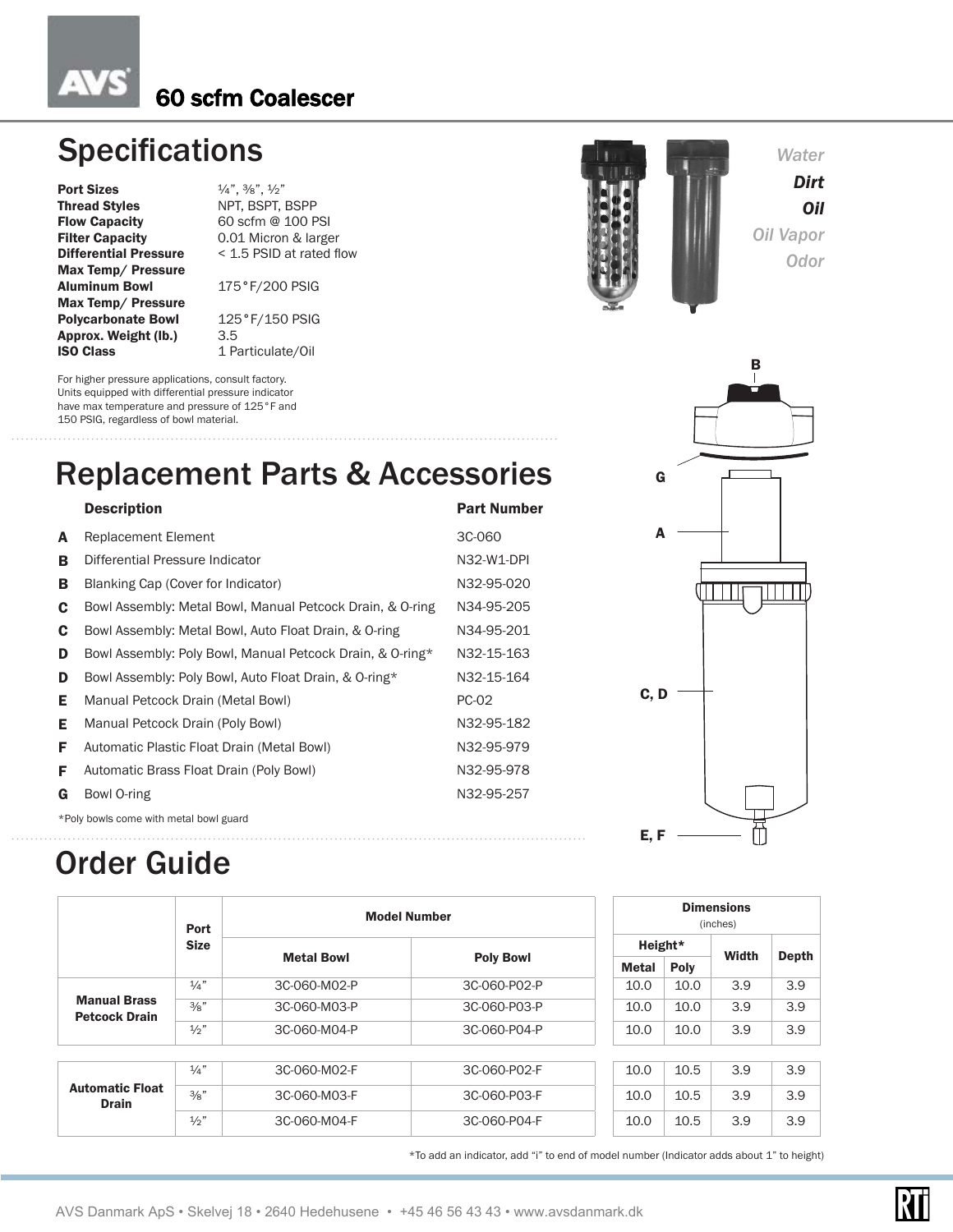#### $\Delta$ 90/150/250 scfm Coalescer®

#### **Specifications**

**Port Sizes**  $\frac{1}{2}$ ,  $\frac{3}{4}$ ,  $\frac{1}{1}$ Thread Styles NPT, BSPT, BSPP **Filter Capacity** 0.01 Micron & larger<br>**Differential Pressure** < 1.5 PSID at rated fl Max Temp/ Pressure Aluminum Bowl 175°F/200 PSIG Max Temp/ Pressure **Polycarbonate Bowl** 125°F/150 PSIG<br>**Approx. Weight (Ib.)** 6.0 Approx. Weight (lb.)<br>ISO Class

Flow Capacity 90/150/250 scfm @ 100 PSI<br>Filter Capacity 0.01 Micron & larger < 1.5 PSID at rated flow

1 Particulate/Oil

For higher pressure applications, consult factory. Units equipped with differential pressure indicator have max temperature and pressure of 125°F and 150 PSIG, regardless of bowl material.



#### *Water*

*Dirt Oil Oil Vapor Odor*

|                                 | <b>Dimensions</b><br>(inches) |      |       |       |  |  |  |  |
|---------------------------------|-------------------------------|------|-------|-------|--|--|--|--|
|                                 | Height*                       |      | Width |       |  |  |  |  |
|                                 | Metal                         | Poly |       | Depth |  |  |  |  |
| <b>Manual Drain</b>             | 17.0                          | 14.0 | 4.6   | 4.8   |  |  |  |  |
| Automatic<br><b>Float Drain</b> | 17.0                          | 14.5 | 4.6   | 4.8   |  |  |  |  |

## Replacement Parts & Accessories

#### Description **Part Number**

| A  | <b>Replacement Element</b>                                | 3C-090/3C-150/3C-250 |
|----|-----------------------------------------------------------|----------------------|
| в  | Differential Pressure Indicator                           | N32-W1-DPI           |
| в  | Blanking Cap (Cover for Indicator)                        | N32-95-020           |
| C  | Bowl Assembly: Metal Bowl, Manual Petcock Drain, & O-ring | N34-15-180           |
| C  | Bowl Assembly: Metal Bowl, Auto Float Drain, & O-ring     | N34-15-178           |
| D  | Bowl Assembly: Poly Bowl, Manual Petcock Drain, & O-ring* | N32-15-167           |
| D  | Bowl Assembly: Poly Bowl, Auto Float Drain, & O-ring*     | N32-15-166           |
| Е  | Manual Petcock Drain (Metal Bowl)                         | PC-03                |
| Е  | Manual Petcock Drain (Poly Bowl)                          | N32-95-182           |
| F. | Automatic Plastic Float Drain (Metal Bowl)                | N32-95-979           |
| F  | Automatic Brass Float Drain (Poly Bowl)                   | N32-95-978           |
| G  | Bowl O-ring                                               | N32-95-256           |
|    | *Poly bowls come with metal bowl guard                    |                      |
|    |                                                           |                      |



#### Order Guide

|                                             | Port<br><b>Size</b> |                 |                   |                  | <b>Model Number</b> |                 |  |
|---------------------------------------------|---------------------|-----------------|-------------------|------------------|---------------------|-----------------|--|
|                                             |                     |                 | <b>Metal Bowl</b> |                  | <b>Poly Bowl</b>    |                 |  |
|                                             |                     | <b>Low Flow</b> | <b>Med Flow</b>   | <b>High Flow</b> | <b>Low Flow</b>     | <b>Med Flow</b> |  |
|                                             | $\frac{1}{2}$ "     | 3C-090-M04-P    | 3C-150-M04-P      | 3C-250-M04-P     | 3C-090-P04-P        | 3C-150-P04-P    |  |
| <b>Manual Brass</b><br><b>Petcock Drain</b> | 3/4"                | 3C-090-M06-P    | 3C-150-M06-P      | 3C-250-M06-P     | 3C-090-P06-P        | 3C-150-P06-P    |  |
|                                             | 1"                  | 3C-090-M08-P    | 3C-150-M08-P      | 3C-250-M08-P     | 3C-090-P08-P        | 3C-150-P08-P    |  |
|                                             |                     |                 |                   |                  |                     |                 |  |
| <b>Automatic</b>                            | $\frac{1}{2}$ "     | 3C-090-M04-F    | 3C-150-M04-F      | 3C-250-M04-F     | 3C-090-P04-F        | 3C-150-P04-F    |  |
| <b>Float Drain</b>                          | 3/4"                | 3C-090-M06-F    | 3C-150-M06-F      | 3C-250-M06-F     | 3C-090-P06-F        | 3C-150-P06-F    |  |
|                                             | 1"                  | 3C-090-M08-F    | 3C-150-M08-F      | 3C-250-M08-F     | 3C-090-P08-F        | 3C-150-P08-F    |  |

\*To add an indicator, add "i" to end of model number (Indicator adds about 1" to height)

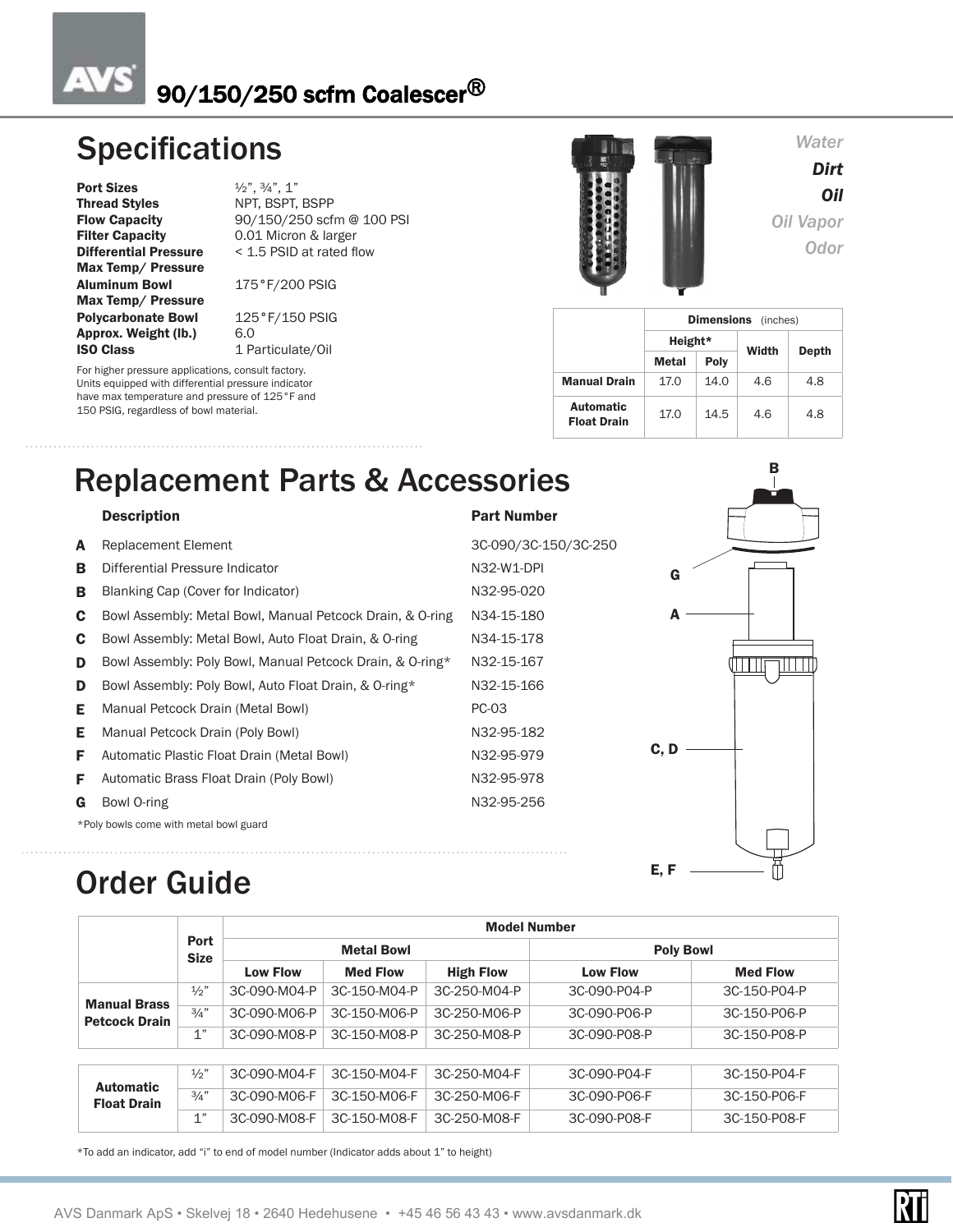#### AV 300/400/700 scfm Coalescer ®

#### **Specifications** *Water* **Contractions** *Dirt Oil Oil Vapor Odor* Replacement Parts & Accessories For higher pressure applications, consult factory. Units equipped with differential pressure indicator have max temperature and pressure of 125°F and 150 PSIG, regardless of bowl material. **Port Sizes** 1¼", 1½", 2"<br> **Thread Styles** NPT, BSPT, BS Thread Styles NPT, BSPT, BSPP<br>
Flow Capacity 300/400/700 so Flow Capacity 300/400/700 scfm @ 100 PSI<br>
Filter Capacity 0.01 Micron & larger Filter Capacity 0.01 Micron & larger<br>Differential Pressure < 1.5 PSID at rated fl < 1.5 PSID at rated flow Max Temp/ Pressure Aluminum Bowl 175°F/200 PSIG<br>Approx. Weight (lb.) 30.0 Approx. Weight (lb.)<br>ISO Class 1 Particulate/Oil Description **Part Number** A Replacement Element 3C-300/3C-400/3C-700 **B** Manual Drain, Ball Valve BV-051 C Automatic Float Drain N32-95-XD8 D Bowl O-ring N32-F35-OR A D



#### Order Guide

|                                  | Port           | <b>Model Number</b>                          |                 |                  |                                    | <b>Dimensions</b><br>(inches) |          |           |              |     |  |
|----------------------------------|----------------|----------------------------------------------|-----------------|------------------|------------------------------------|-------------------------------|----------|-----------|--------------|-----|--|
|                                  | <b>Size</b>    | <b>Low Flow</b>                              | <b>Med Flow</b> | <b>High Flow</b> |                                    |                               | Height*  |           | <b>Width</b> |     |  |
| <b>Manual</b>                    | $1\frac{1}{4}$ | 3C-300-M10-P                                 | 3C-400-M10-P    | 3C-700-M10-P     | <b>Manual</b><br><b>Ball Valve</b> | Low Flow                      | Med Flow | High Flow |              |     |  |
| <b>Ball</b>                      | $1\frac{1}{2}$ | 3C-300-M12-P                                 | 3C-400-M12-P    | 3C-700-M12-P     |                                    | 28.0                          | 28.0     | 28.0      | 7.8          | 7.8 |  |
| Valve                            | 2"             | 3C-300-M16-P                                 | 3C-400-M16-P    | 3C-700-M16-P     |                                    |                               |          |           |              |     |  |
|                                  |                |                                              |                 |                  |                                    |                               |          |           |              |     |  |
| <b>External</b>                  | $1\frac{1}{4}$ | 3C-300-M10-F                                 | 3C-400-M10-F    | 3C-700-M10-F     | <b>Automatic</b>                   |                               |          |           |              |     |  |
| <b>Automatic</b><br><b>Float</b> | $1\frac{1}{2}$ | 3C-300-M12-F                                 | 3C-400-M12-F    | 3C-700-M12-F     | <b>Float</b>                       | 32.0                          | 32.0     | 32.0      | 7.8          | 7.8 |  |
| <b>Drain</b>                     | 2"             | 3C-700-M16-F<br>3C-400-M16-F<br>3C-300-M16-F | <b>Drain</b>    |                  |                                    |                               |          |           |              |     |  |

\*To add an indicator, add "i" to end of model number (Indicator adds about 1" to height)

B

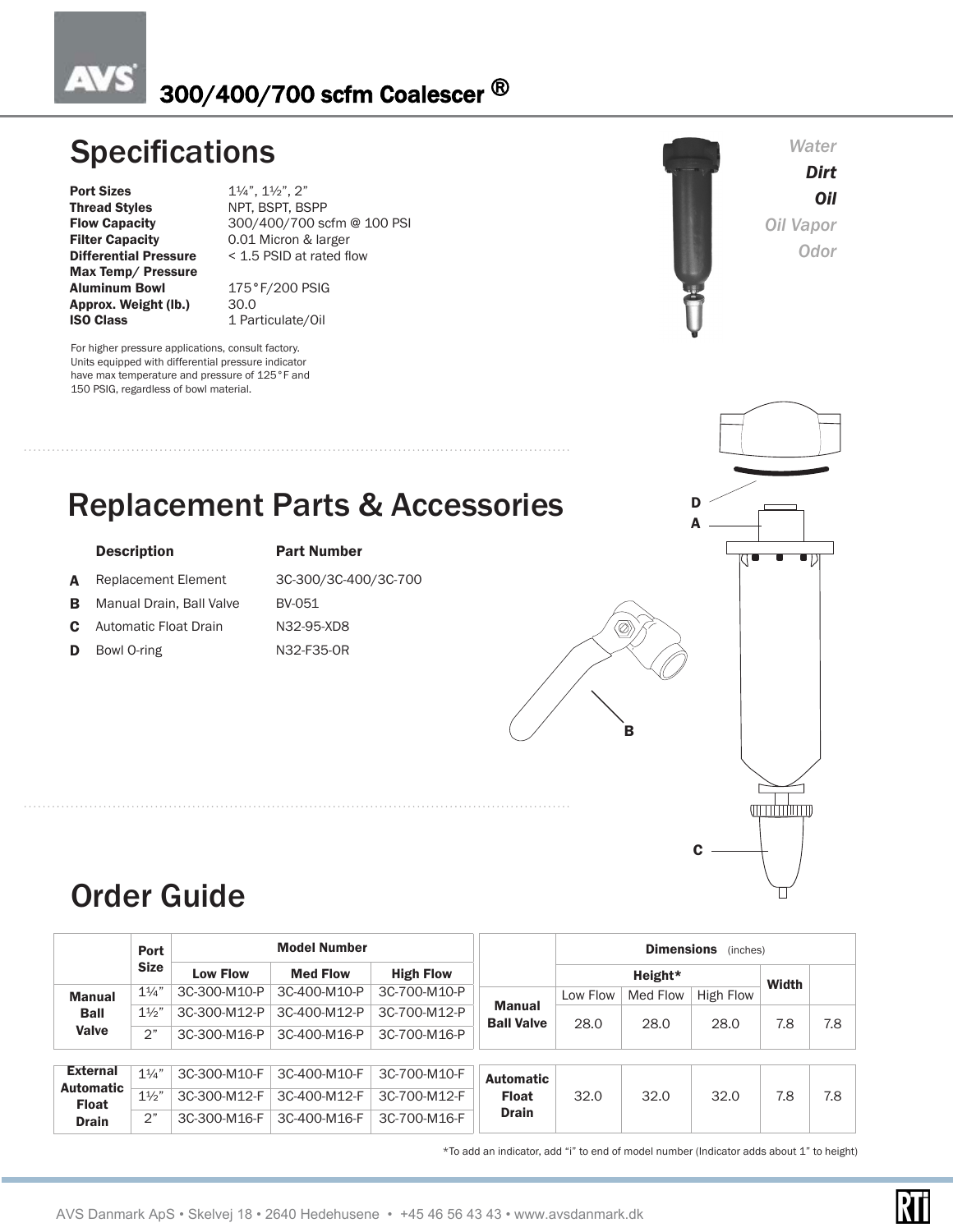#### AV 1200 scfm Coalescer ®

### **Specifications**

**Port Sizes** 3"<br> **Connection** NF **Connection** NPT, BSPT, BSPP<br> **Flow Capacity** 1200 scfm @ 10 Filter Capacity 0.01 Micron & larger<br>Differential Pressure < 1.5 PSID at rated fl Max Temp/ Pressure Manual Drain 175°F/200 PSIG Max Temp/Pressure Approx. Weight (lb.)<br>ISO Class

1200 scfm @ 100 PSI < 1.5 PSID at rated flow

 $125°F/150$  PSIG<br>38.0 1 Particulate/Oil

For higher pressure units, consult factory.

### Replacement Parts & Accessories

|    | <b>Description</b>          | <b>Part Number</b> |
|----|-----------------------------|--------------------|
| A  | <b>Replacement Element</b>  | 3C-1200            |
| в  | Manual Drain, Ball Valve    | BV-051             |
| C. | <b>External Float Drain</b> | N32-95-XD8         |
| D  | Bowl O-ring                 | <b>PHC-032</b>     |





#### Order Guide

|                                             | <b>Port</b> | <b>Model Number</b> |              | <b>Dimensions</b><br>(inches) |     |
|---------------------------------------------|-------------|---------------------|--------------|-------------------------------|-----|
|                                             | <b>Size</b> | Height              | <b>Width</b> | <b>Depth</b>                  |     |
| <b>Manual Brass</b><br><b>Petcock Drain</b> | 3"          | 3C-1200-M24-P       | 40.0         | 8.0                           | 7.3 |
| <b>Automatic</b><br><b>Float Drain</b>      | 3"          | 3C-1200-M24-F       | 44.0         | 8.0                           | 7.3 |